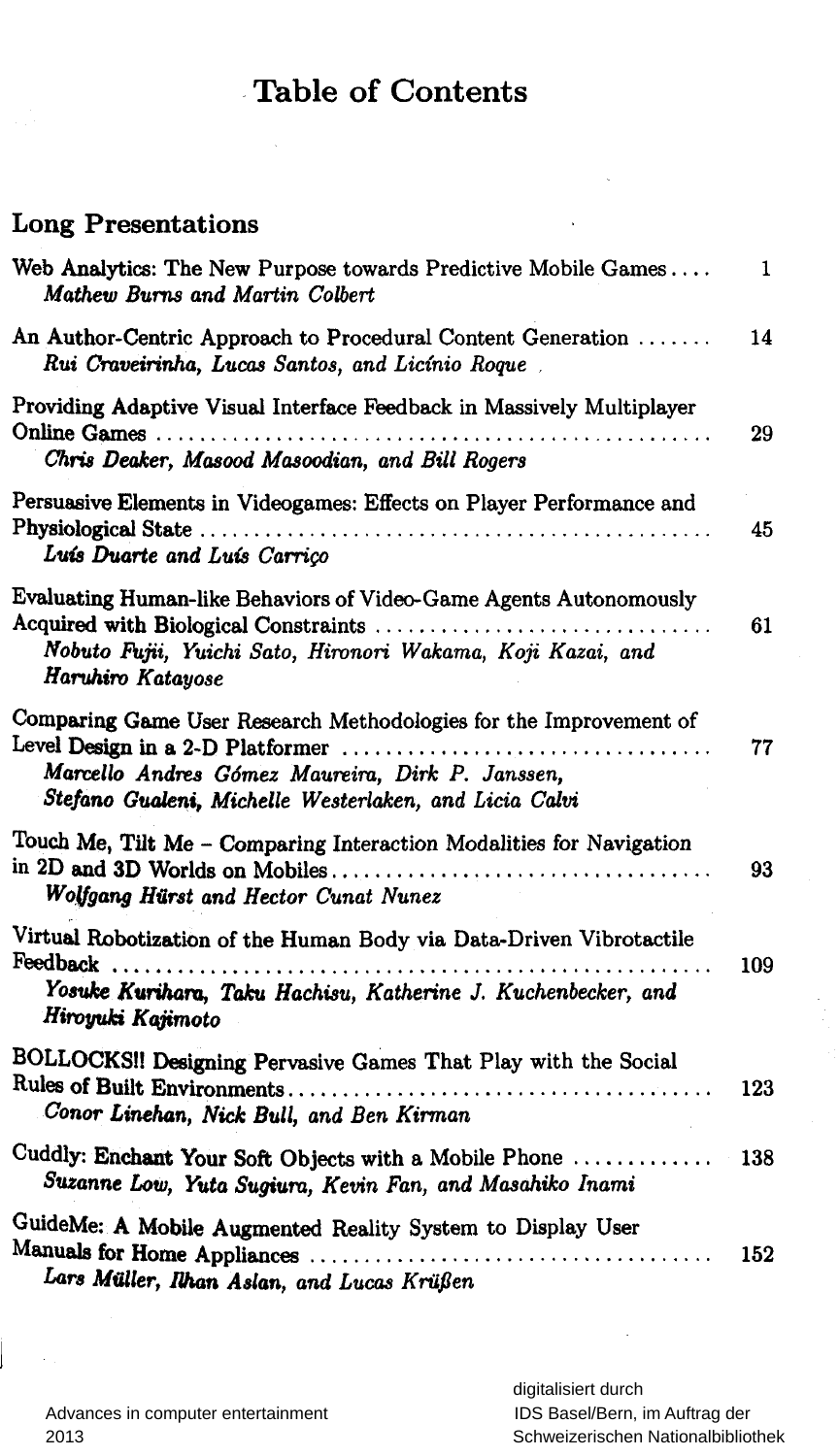$\lambda_{\rm crit}$ 

| Petanko Roller: A VR System with a Rolling-Pin Haptic Interface for<br>Entertainment                                                                                                                                                                                  | 168 |
|-----------------------------------------------------------------------------------------------------------------------------------------------------------------------------------------------------------------------------------------------------------------------|-----|
| Ken Nakagaki, Keina Konno, Shuntaro Tashiro, Ayaka Ikezawa,<br>Yusaku Kimura, Masaru Jingi, and Yasuaki Kakehi                                                                                                                                                        |     |
| Emoballoon: A Balloon-Shaped Interface Recognizing Social Touch                                                                                                                                                                                                       |     |
| Interactions.<br>Kosuke Nakajima, Yuichi Itoh, Yusuke Hayashi, Kazuaki Ikeda,<br>Kazuyuki Fujita, and Takao Onoye                                                                                                                                                     | 182 |
| Theory and Application of the Colloidal Display: Programmable Bubble                                                                                                                                                                                                  |     |
| Screen for Computer Entertainment<br>Yoichi Ochiai, Alexis Oyama, Takayuki Hoshi, and Jun Rekimoto                                                                                                                                                                    | 198 |
| Return of the Man-Machine Interface: Violent Interactions<br>Duncan Rowland, Conor Linehan, Kwamena Appiah-Kubi, and<br>Maureen Schoonheyt                                                                                                                            | 215 |
| Non-branching Interactive Comics<br>Edirlei Soares de Lima, Bruno Feijó, Antonio L. Furtado,<br>Simone Diniz Junqueira Barbosa, Cesar T. Pozzer, and<br>Angelo E.M. Ciarlini                                                                                          | 230 |
| <b>Short Presentations</b>                                                                                                                                                                                                                                            |     |
| The Art of Tug of War: Investigating the Influence of Remote Touch<br>on Social Presence in a Distributed Rope Pulling Game<br>Thomas Beelen, Robert Blaauboer, Noraly Bovenmars, Bob Loos,<br>Lukas Zielenka, Robby van Delden, Gijs Huisman, and<br>Donnis Reidenna | 246 |
| Singing Like a Tenor without a Real Voice<br>Jochen Folluch, Marco Strobol, and Christian Geiger                                                                                                                                                                      | 258 |
| An Experimental Approach to Identifying Prominent Factors in Video<br><b>Game Difficulty</b><br>James Fraser, Michael Katchabaw, and Robert E. Mercer<br>ůf.                                                                                                          | 270 |
| Goin' Goblins - Iterative Design of an Entertaining Archery<br>Experience                                                                                                                                                                                             | 284 |
| Christian Geiger, Simon Thick, Laurid Mayer, Stefan Meyer,<br>Luts Mören, and Daniel Drochtert                                                                                                                                                                        |     |
| ging Users in Andio Lebelling as a Movie Browsing Game with a                                                                                                                                                                                                         |     |
| <b>INDER AND LOW PRODUCT</b><br>Mirge M.A. Gomes, Terese Chambel, and Thibault Langlois                                                                                                                                                                               | 296 |

 $\cdot$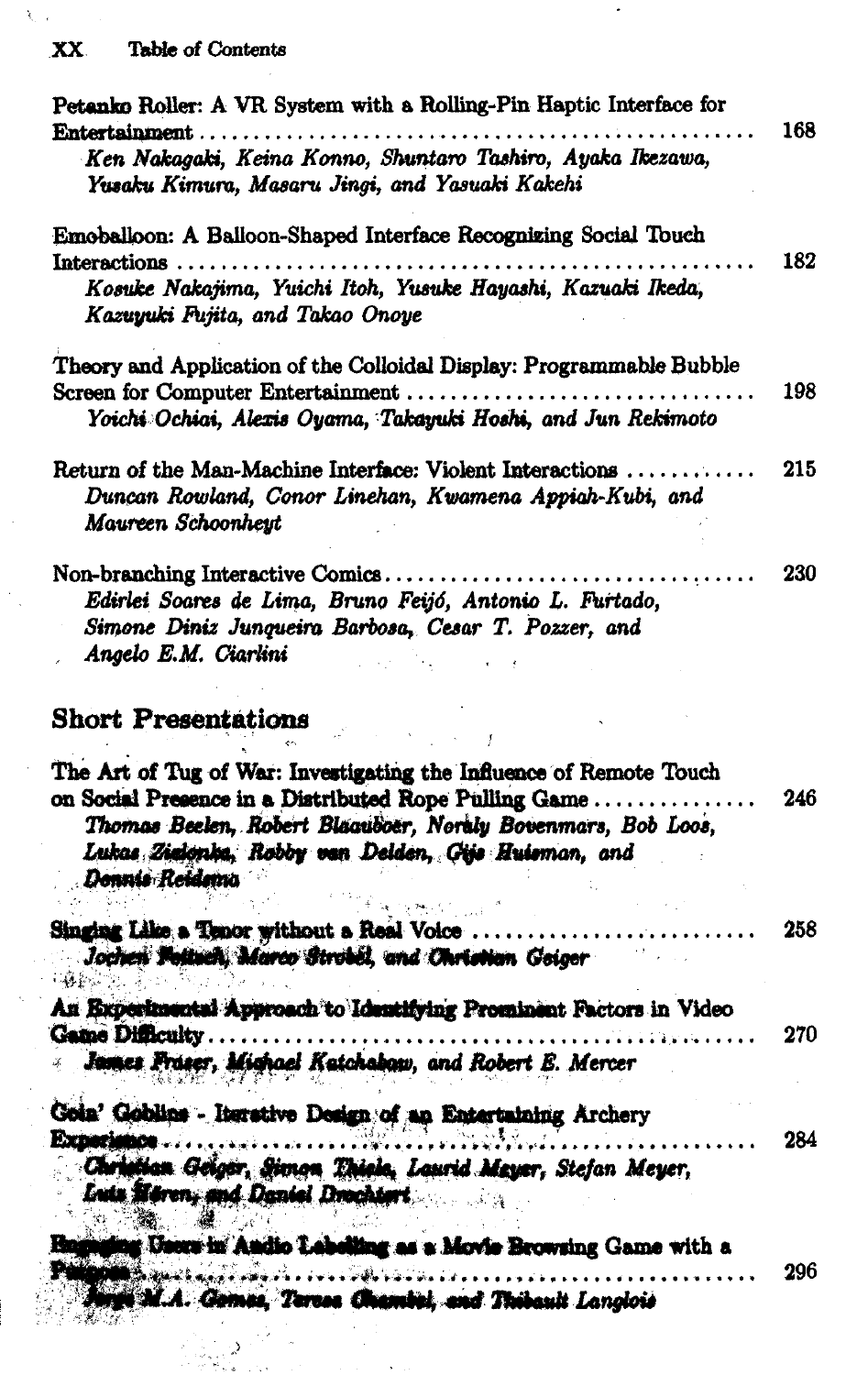| Creating Immersive Audio and Lighting Based Physical Exercise<br>Games for Schoolchildren<br>.<br>Jaakko Hakulinen, Markku Turunen, Tomi Heimonen,<br>Tuuli Keskinen, Antti Sand, Janne Paavilainen, Jaana Parviainen,<br>Sari Yrjänäinen, Frans Mäyrä, Jussi Okkonen, and Roope Raisamo                                                                                                                                                                                              | 308 |
|---------------------------------------------------------------------------------------------------------------------------------------------------------------------------------------------------------------------------------------------------------------------------------------------------------------------------------------------------------------------------------------------------------------------------------------------------------------------------------------|-----|
| Troy C. Kohwalter, Esteban G.W. Clua, and Leonardo G.P. Murta                                                                                                                                                                                                                                                                                                                                                                                                                         | 320 |
| The Challenge of Automatic Level Generation for Platform Videogames<br>Based on Stories and Quests<br>Fausto Mourato, Fernando Birra, and Manuel Próspero dos Santos                                                                                                                                                                                                                                                                                                                  | 332 |
| Six Enablers of Instant Photo Sharing Experiences in Small Groups<br>Jarno Ojala, Kaisa Väänänen-Vainio-Mattila, and Arto Lehtiniemi                                                                                                                                                                                                                                                                                                                                                  | 344 |
| Attack on the Clones: Managing Player Perceptions of Visual Variety<br>Sean Oxspring, Ben Kirman, and Oliver Szymanezyk                                                                                                                                                                                                                                                                                                                                                               | 356 |
| A Framework for Evaluating Behavior Change Interventions through<br>Valentina Rao                                                                                                                                                                                                                                                                                                                                                                                                     | 368 |
| eVision: A Mobile Game to Improve Environmental Awareness<br>Bruno Santos, Teresa Romão, A. Eduardo Dias, and Pedro Centieiro                                                                                                                                                                                                                                                                                                                                                         | 380 |
| Why Does It Always Rain on Me? Influence of Gender and<br>Environmental Factors on Usability, Technology Related Anxiety and<br>Immersion in Virtual Environments<br>Mareike Schmidt, Johanna Xenia Kafka, Oswald D. Kothgassner,<br>Helmut Hlavacs, Leon Beutl, and Anna Felnhofer                                                                                                                                                                                                   | 392 |
| Meaning in Life as a Source of Entertainment<br>Robby van Delden and Dennis Reidsma                                                                                                                                                                                                                                                                                                                                                                                                   | 403 |
| D-FLIP: Dynamic and Flexible Interactive PhotoShow<br>Chi Thanh Vi, Karuki Takashima, Hitomi Yokoyama, Gengdai Liu,<br>Yuichi Itoh, Sriram Subramanian, and Yoshifumi Kitamura                                                                                                                                                                                                                                                                                                        | 415 |
| PukaPuCam: Enhance Travel Logging Experience through Third-Person<br>View Camera Attached to Balloons<br>Tsubasa Yamamoto, Yuta Sugiura, Suzanne Low, Koki Toda,<br>Kouta Minamizawa, Maki Sugimoto, and Masahiko Inami                                                                                                                                                                                                                                                               | 428 |
| $\mathcal{N}_{\mathbf{w}}(\mathbf{x},\mathbf{y})=\mathcal{N}_{\mathbf{w}}(\mathbf{x},\mathbf{y})=\mathcal{N}_{\mathbf{w}}(\mathbf{x},\mathbf{y})=\mathcal{N}_{\mathbf{w}}(\mathbf{x},\mathbf{y})=\mathcal{N}_{\mathbf{w}}(\mathbf{x},\mathbf{y})=\mathcal{N}_{\mathbf{w}}(\mathbf{x},\mathbf{y})$<br>$\label{eq:2.1} \mathcal{L}(\mathcal{A}) = \mathcal{L}(\mathcal{A}) = \mathcal{L}(\mathcal{A}) = \mathcal{L}(\mathcal{A}) = \mathcal{L}(\mathcal{A}) = \mathcal{L}(\mathcal{A})$ |     |

 $\bar{\gamma}$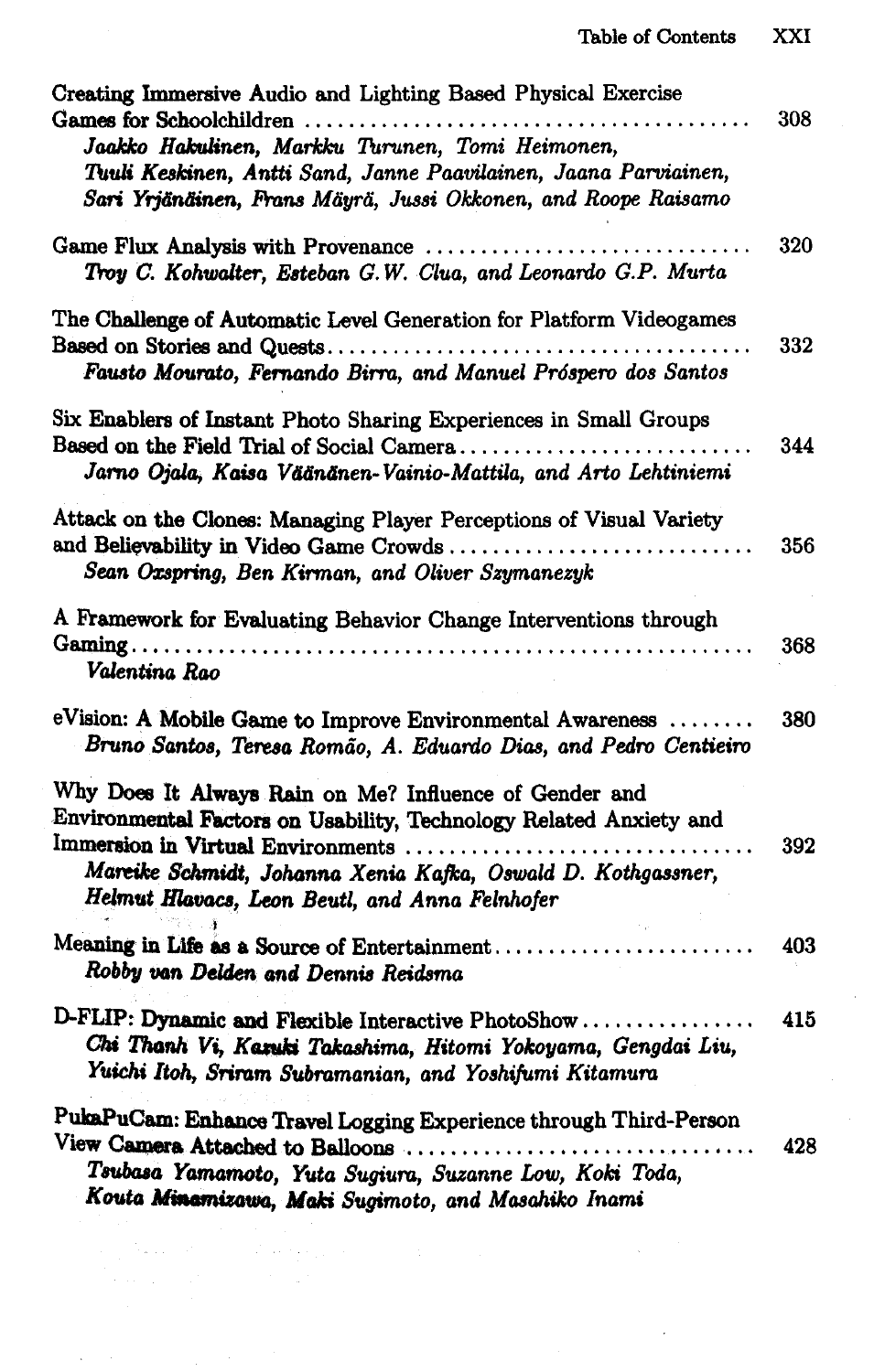# **Special Session on Serious Game Technology**

| Advances in MASELTOV - Serious Games in a Mobile Ecology<br>of Services for Social Inclusion and Empowerment of Recent<br>Immigrants<br>Lucas Paletta, Ian Dunwell, Mark Gaved, Jan Bobeth,<br>Sofoklis Efremidis, Patrick Luley, Agnes Kukulska-Hulme,<br>Sara de Freitas, Petros Lameras, and Stephanie Deutsch                                                               | 440 |
|---------------------------------------------------------------------------------------------------------------------------------------------------------------------------------------------------------------------------------------------------------------------------------------------------------------------------------------------------------------------------------|-----|
| Building an Intelligent, Authorable Serious Game for Autistic Children<br>and Their Carers<br>Kaśka Porayska-Pomsta, Keith Anderson, Sara Bernardini,<br>Karen Guldberg, Tim Smith, Lila Kossivaki, Scott Hodgins, and<br>Ian Lowe                                                                                                                                              | 456 |
| The TARDIS Framework: Intelligent Virtual Agents for Social Coaching<br>in Job Interviews $\dots\dots\dots\dots\dots\dots\dots\dots\dots$<br>Keith Anderson, Elisabeth André, T. Baur, Sara Bernardini,<br>M. Chollet, E. Chryssafidou, I. Damian, C. Ennis, A. Egges,<br>P. Gebhard, H. Jones, M. Ochs, C. Pelachaud,<br>Kaśka Porayska-Pomsta, P. Rizzo, and Nicolas Sabouret | 476 |
| <b>Extended Abstracts</b>                                                                                                                                                                                                                                                                                                                                                       |     |
| Development of a Full-Body Interaction Digital Game for Children to<br>Takayuki Adachi, Hiroshi Mizoguchi, Miki Namatame,<br>Fusako Kusunoki, Masanori Sugimoto, Keita Muratsu,<br>Etsuji Yamaguchi, Shigenori Inagaki, and Yoshiaki Takeda                                                                                                                                     | 492 |
| Assessing Player Motivations and Expectations within a Gameplay<br>Experience Model Proposal<br>Samuel Almeida, Ana Veloso, Licínio Roque, and Óscar Mealha                                                                                                                                                                                                                     | 497 |
| <b>OUTLIVE - An Augmented Reality Multi-user Board Game Played</b><br>with a Mobile Device<br>Edward Andrukaniec, Carmen Franken, Daniel Kirchhof,<br>Tobias Kraus, Fabian Schöndorff, and Christian Geiger                                                                                                                                                                     | 501 |
| nomstrack: Quick Recording of User's Rhythmic Ideas Using<br><sup>35</sup> No Arynia, Keiko Yamamoto, Itaru Kuramoto, and Yoshikiro Tsujino<br>心魔无人 网络红鹳 人名马兹克尼                                                                                                                                                                                                                 | 505 |
| Musical Interaction Design for Real-Time Score Recognition towards<br>Applications for Musical Learning and Interactive Art<br><b>Schmaki Baba, Yuya Kikukawa, Toshiki Yoshiike, and</b><br>Kurniko Kushiyarno                                                                                                                                                                  | 509 |

3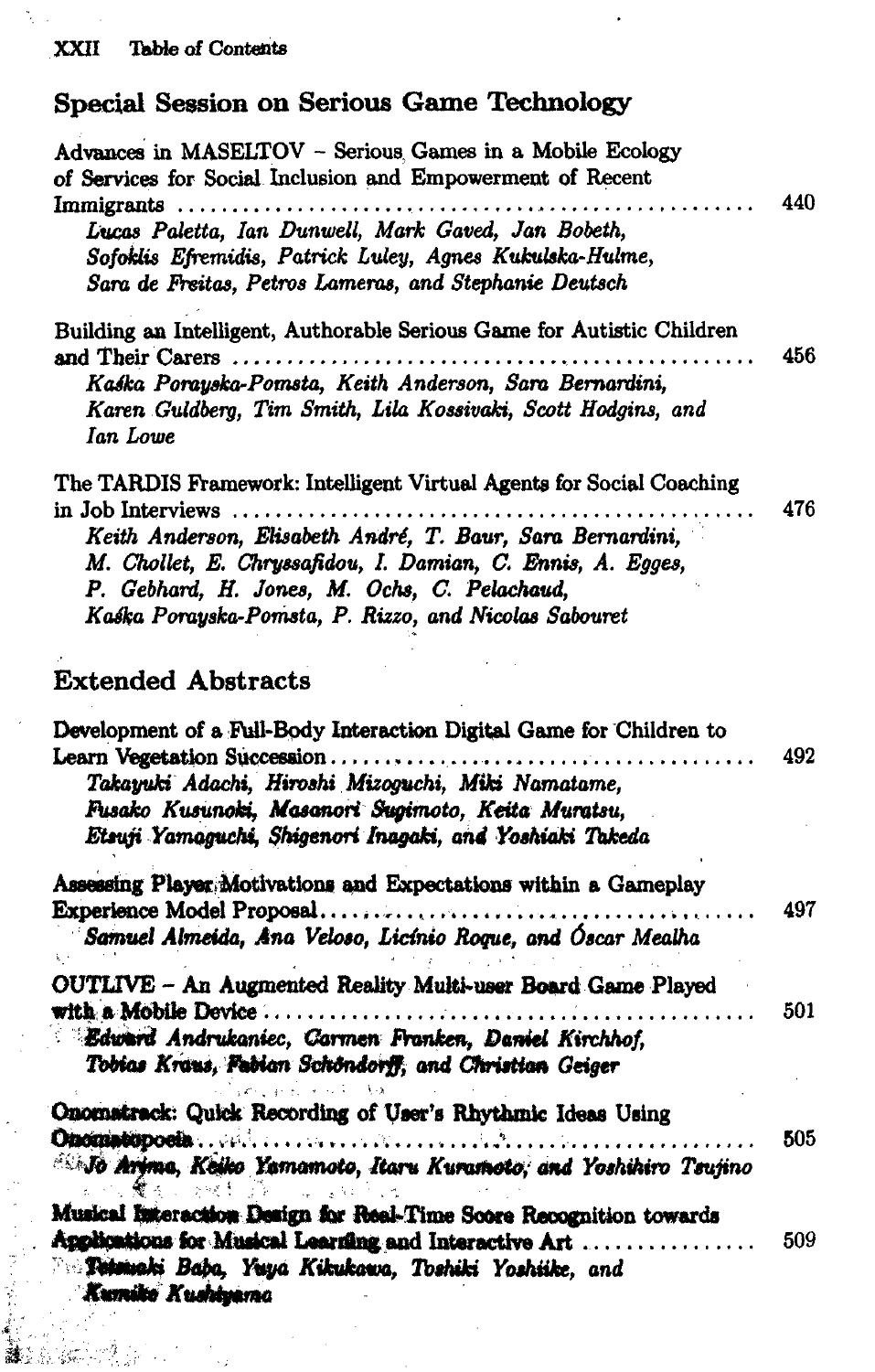$\overline{\phantom{a}}$ 

| Touch, Taste, and Smell: Multi-sensory Entertainment<br>516<br>Adrian D. Cheok, Jordan Tewell, Gilang A. Pradana, and<br>Koki Tsubouchi<br>Between Music and Games: Interactive Sonic Engagement with<br>519<br>Insook Choi and Robin Bargar<br>Linear Logic Validation and Hierarchical Modeling for Interactive<br>524<br>Kim Dung Dang, Phuong Thao Pham, Ronan Champagnat, and<br>Mourad Rabah<br>GlowSteps - A Decentralized Interactive Play Environment for<br>528<br>Linda de Valk, Pepijn Rijnbout, Mark de Graaf, Tilde Bekker,<br>Ben Schouten, and Berry Eggen<br>Eat&Travel: A New Immersive Dining Experience for Restaurants<br>532<br>Mara Dionísio, Duarte Teixeira, Poan Shen, Mario Dinis,<br>Monchu Chen, Nuno Nunes, Valentina Nisi, and José Paiva<br>Evaluation of the Dialogue Information Function of Interactive Puppet<br>Theater: A Puppet-Show System for Deaf Children<br>536<br>Ryohei Egusa, Kumiko Wada, Takayuki Adachi, Masafumi Goseki,<br>Miki Namatame, Fusako Kusunoki, Hiroshi Mizoguchi, and<br>Shigenori Inagaki<br>Music Puzzle: An Audio-Based Computer Game That Inspires to Train<br>540<br>Kjetil Falkenberg Hansen, Rumi Hiraga, Zheng Li, and Hua Wang<br>Enabling Interactive Bathroom Entertainment Using Embedded Touch<br>Sensors in the Bathtub<br>544<br>Shigeyuki Hirai, Yoshinobu Sakakibara, and Hironori Hayashi<br>Audio-Haptic Rendering of Water Being Poured from Sake Bottle<br>548<br>Sakiko Ikeno, Ryuta Okazaki, Taku Hachisu, Michi Sato, and<br>Hiroyuki Kajimoto<br>Living Chernoff Faces: Bringing Drama and Infotainment to Public<br>Displays<br>552<br>$\cdots$ | How to Make Tangible Games and Not Die in the Attempt<br>Eva Cerezo, Javier Marco, and Sandra Baldassarri | 513 |
|-------------------------------------------------------------------------------------------------------------------------------------------------------------------------------------------------------------------------------------------------------------------------------------------------------------------------------------------------------------------------------------------------------------------------------------------------------------------------------------------------------------------------------------------------------------------------------------------------------------------------------------------------------------------------------------------------------------------------------------------------------------------------------------------------------------------------------------------------------------------------------------------------------------------------------------------------------------------------------------------------------------------------------------------------------------------------------------------------------------------------------------------------------------------------------------------------------------------------------------------------------------------------------------------------------------------------------------------------------------------------------------------------------------------------------------------------------------------------------------------------------------------------------------------------------------------------------------------------------------------------------------------|-----------------------------------------------------------------------------------------------------------|-----|
|                                                                                                                                                                                                                                                                                                                                                                                                                                                                                                                                                                                                                                                                                                                                                                                                                                                                                                                                                                                                                                                                                                                                                                                                                                                                                                                                                                                                                                                                                                                                                                                                                                           |                                                                                                           |     |
|                                                                                                                                                                                                                                                                                                                                                                                                                                                                                                                                                                                                                                                                                                                                                                                                                                                                                                                                                                                                                                                                                                                                                                                                                                                                                                                                                                                                                                                                                                                                                                                                                                           |                                                                                                           |     |
|                                                                                                                                                                                                                                                                                                                                                                                                                                                                                                                                                                                                                                                                                                                                                                                                                                                                                                                                                                                                                                                                                                                                                                                                                                                                                                                                                                                                                                                                                                                                                                                                                                           |                                                                                                           |     |
|                                                                                                                                                                                                                                                                                                                                                                                                                                                                                                                                                                                                                                                                                                                                                                                                                                                                                                                                                                                                                                                                                                                                                                                                                                                                                                                                                                                                                                                                                                                                                                                                                                           |                                                                                                           |     |
|                                                                                                                                                                                                                                                                                                                                                                                                                                                                                                                                                                                                                                                                                                                                                                                                                                                                                                                                                                                                                                                                                                                                                                                                                                                                                                                                                                                                                                                                                                                                                                                                                                           |                                                                                                           |     |
|                                                                                                                                                                                                                                                                                                                                                                                                                                                                                                                                                                                                                                                                                                                                                                                                                                                                                                                                                                                                                                                                                                                                                                                                                                                                                                                                                                                                                                                                                                                                                                                                                                           |                                                                                                           |     |
|                                                                                                                                                                                                                                                                                                                                                                                                                                                                                                                                                                                                                                                                                                                                                                                                                                                                                                                                                                                                                                                                                                                                                                                                                                                                                                                                                                                                                                                                                                                                                                                                                                           |                                                                                                           |     |
|                                                                                                                                                                                                                                                                                                                                                                                                                                                                                                                                                                                                                                                                                                                                                                                                                                                                                                                                                                                                                                                                                                                                                                                                                                                                                                                                                                                                                                                                                                                                                                                                                                           |                                                                                                           |     |
|                                                                                                                                                                                                                                                                                                                                                                                                                                                                                                                                                                                                                                                                                                                                                                                                                                                                                                                                                                                                                                                                                                                                                                                                                                                                                                                                                                                                                                                                                                                                                                                                                                           |                                                                                                           |     |
|                                                                                                                                                                                                                                                                                                                                                                                                                                                                                                                                                                                                                                                                                                                                                                                                                                                                                                                                                                                                                                                                                                                                                                                                                                                                                                                                                                                                                                                                                                                                                                                                                                           | Ido Aharon Iurgel, Andreas Petker, Björn Herrmann,                                                        |     |

*Christina Martens, and Pedro Ribeiro* 

 $\bar{\gamma}$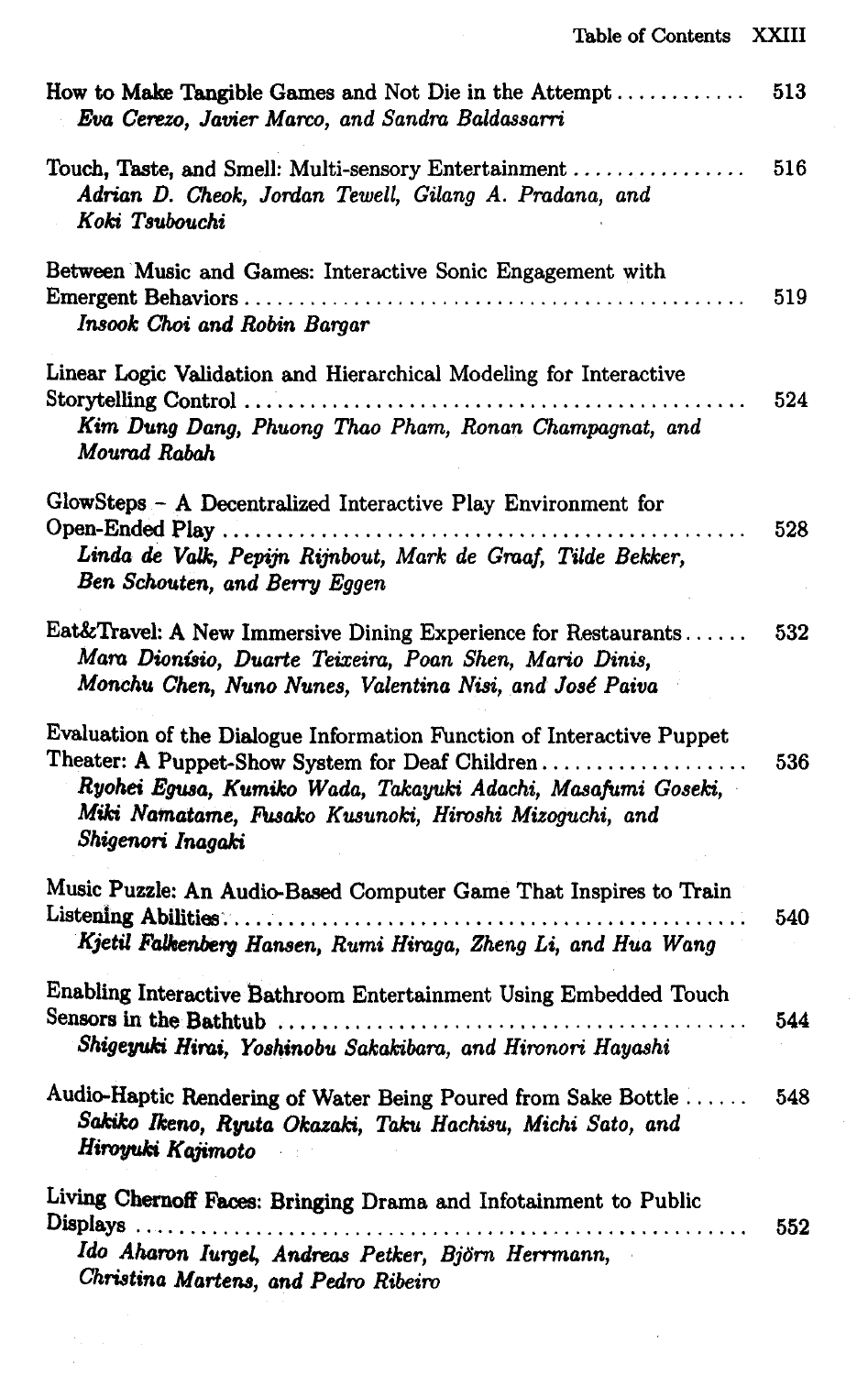### XXIV Table of Contents

 $\frac{1}{2}$  .

 $\mathcal{P}^{\mathcal{A}}$ 

 $\frac{1}{2}$ 

 $\epsilon$ 

| Character Visualization in Miniature Environments with an Optical                                                                                                                                                                        |     |
|------------------------------------------------------------------------------------------------------------------------------------------------------------------------------------------------------------------------------------------|-----|
| See-through Head-Mounted Display<br>Dongsik Jo, Daehwan Kim, Yongwan Kim, Ki-Hong Kim, and<br>Gil-Haeng Lee                                                                                                                              | 556 |
| MARIO: Mid-Air Augmented Reality Interaction with Objects<br>Hanguool Kim, Issei Takahashi, Hiroki Yamamoto, Takayuki Kai,<br>Satoshi Maekawa, and Takeshi Naemura                                                                       | 560 |
| A Face-Like Structure Detection on Planet and Satellite Surfaces Using<br>Image Processing.<br>Kazutaka Kurihara, Masakazu Takasu, Kazuhiro Sasao, Hal Seki,<br>Takayuki Narabu, Mitsuo Yamamoto, Satoshi Iida, and<br>Hiroyuki Yamamoto | 564 |
| $\text{Tinkering in Scientific Education} \dots \dots$<br>Maarten H. Lamers, Fons J. Verbeek, and Peter W.H. van der Putten                                                                                                              | 568 |
| Modeling Player-Character Engagement in Single-Player Character-<br>Driven Games.<br>Petri Lankoski                                                                                                                                      | 572 |
| Paintrix: Color Up Your Life!.<br>Dimitri Slappendel, Fanny Lie, Martijn de Vos, Alex Kopla, and<br>Rafael Bidarra                                                                                                                       | 576 |
| The ToyVision Toolkit for Tangible Games<br>Javier Marco, Eva Cerezo, and Sandra Baldaesarri                                                                                                                                             | 580 |
| <b>Ball of Secrets.</b><br>Ben Margines, Raunag Gupte, and Yorum Chiesk                                                                                                                                                                  | 584 |
| 'P.S.(Postscript)': Hearing of Your Heartstring<br>Myongjin Moon and Yeseth Kim                                                                                                                                                          | 588 |
| Children Ideation Workshop: Creative Low-Fidelity Prototyping of<br>Christiane Moser                                                                                                                                                     | 592 |
| Document Tap: The Nirtual Paper Sumo Game<br>Yeda Nakagaina, Kota Tsukamoto, and Yasuyuki Kono                                                                                                                                           | 600 |
| sticum. A Manic Composition Interface Utilizing the Combination<br>nous of Tangible Objects<br>unahi Nahailmis Hidebaru Saeguse, Vato Ozaki, and<br><b>United vs. Kanans</b><br>$3.757 - 1.7$                                            | 604 |

 $\frac{1}{2}$ 

 $\frac{1}{2}$  ,  $\frac{1}{2}$  ,  $\frac{1}{2}$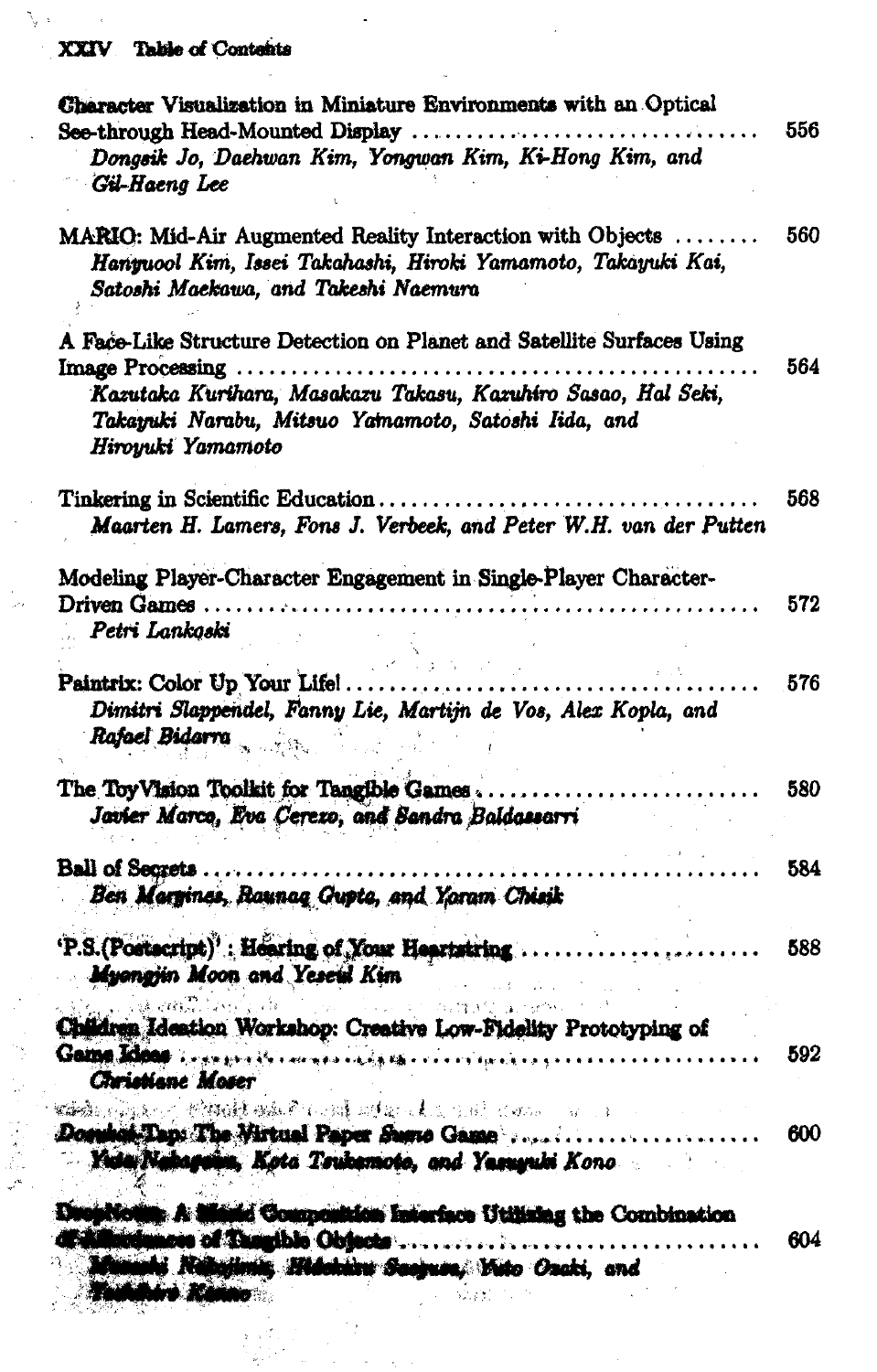$\sim$ 

 $\hat{\boldsymbol{\epsilon}}$ 

| Could the Player's Engagement in a Video Game Increase His/Her<br>Interest in Science?<br>Stéphane Natkin, Delphine Soriano, Grozdana Erjavec, and<br>Marie Durand                                           | 608 |
|--------------------------------------------------------------------------------------------------------------------------------------------------------------------------------------------------------------|-----|
| Block Device System with Pattern Definition Capability by Visible<br>Huu Nguyen Nguyen Tran and Junichi Akita                                                                                                | 612 |
| Multi-sensor Interactive Systems for Embodied Learning Games<br>Nikolaos Poulios and Anton Eliens                                                                                                            | 616 |
| Photochromic Carpet: Playful Floor Canvas with Color-Changing<br>Footprints<br>Daniel Saakes, Takahiro Tsujii, Kohei Nishimura,<br>Tomoko Hashida, and Takeshi Naemura                                       | 622 |
| Mood Dependent Music Generator<br>Marco Scirea                                                                                                                                                               | 626 |
| A Tangible Platform for Mixing and Remixing Narratives<br>Cristina Sylla, Sérgio Gonçalves, Paulo Brito, Pedro Branco, and<br>Clara Coutinho                                                                 | 630 |
| Network Shogi Environment with Discussion Support after Games<br>Yoshikazu Tagashira, Hiroyuki Tarumi, and Toshihiro Hayashi                                                                                 | 634 |
| Hospital Hero: A Game for Reducing Stress and Anxiety of Hospitalized<br>Sara Tranguada, Monchu Chen, and Yoram Chisik                                                                                       | 638 |
| Toinggg: How Changes in Children's Activity Level Influence Creativity<br>in Open-Ended Play<br>Bas van Hoeve, Linda de Valk, and Tilde Bekker                                                               | 642 |
| ZooMor: Three Stages of Play for a Sleeping Creature<br>Daniël van Paesschen, Mark de Graaf, and Tilde Bekker                                                                                                | 646 |
| Harko Verhagen, Mirjam Palosaari Eladhari,<br>Magnus Johansson, and Joshua McCoy                                                                                                                             | 649 |
| Computer Entertainment in Cars and Transportation<br>$\cdots$<br>David Wilfinger, Alexander Meschtscherjakov, Christiane Moser,<br>Manfred Tscheligi, Petra Sunström, Dalila Szostak, and<br>Roderick McCall | 653 |

a Antara (1966)<br>Saan (1966) (1966)<br>Saan (1966) (1966)

ilian<br>Madrida eta